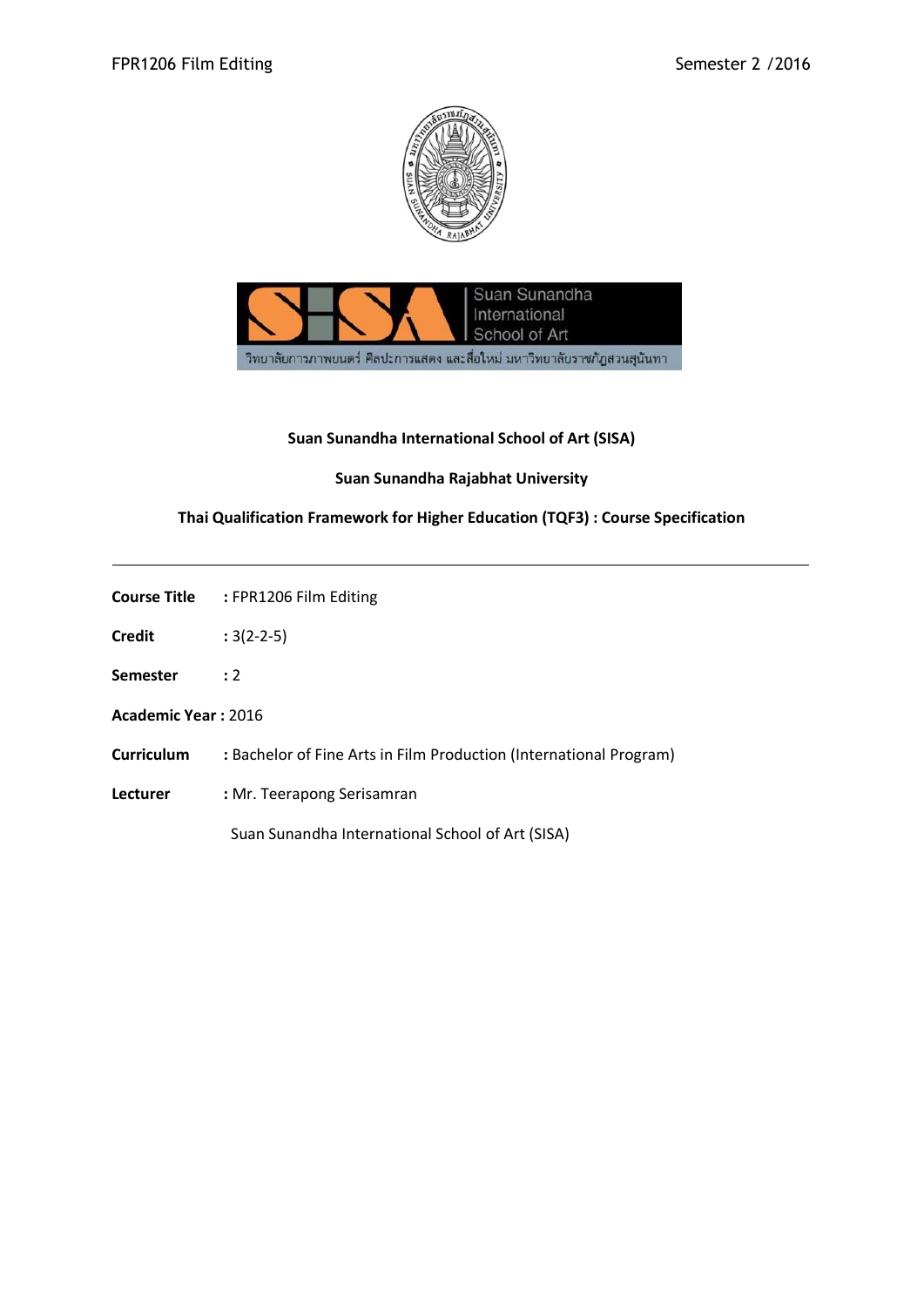## **Section 1. General Information**

- 1. Code and Course Title: FPR1206 Film Editing
- 2. Credit : 3(2-2-5)
- 3. Curriculum and Course Category: This course offering, a part of the Bachelor of Fine Arts, Film Production Program, Suan Sunandha International School of Art, Suan Sunandha Rajabhat University is categorized as Film Production Specific Course / Core Subject.
- 4. Lecturer : Mr. Teerapong Serisamran
	- E-mail: teerapong.se@ssru.ac.th
- 5. Semester / Year Level of Students: Semester 2 / 2<sup>nd</sup> Year Students
- 6. Pre-Requisite (if any) : None
- 7. Co-Requisite (if any) : None
- 8. Learning Location : Building 31 Suan Sunandha International School of Art (SISA),
- Room: 3112A, Suan Sunandha Rajabhat University
- 9. Late Date for Preparing and Revising this Course: -

# **Section 2. Aims and Objectives**

- 1. Objectives of Course
	- 1.1 Understand the creativity role of Film Editor .
	- 1.2 Be able to editing Film and Television creatively.
	- 1.3 Be able to create the creative work of film by Editing.
- 2. Objectives of Developing/Revising Course -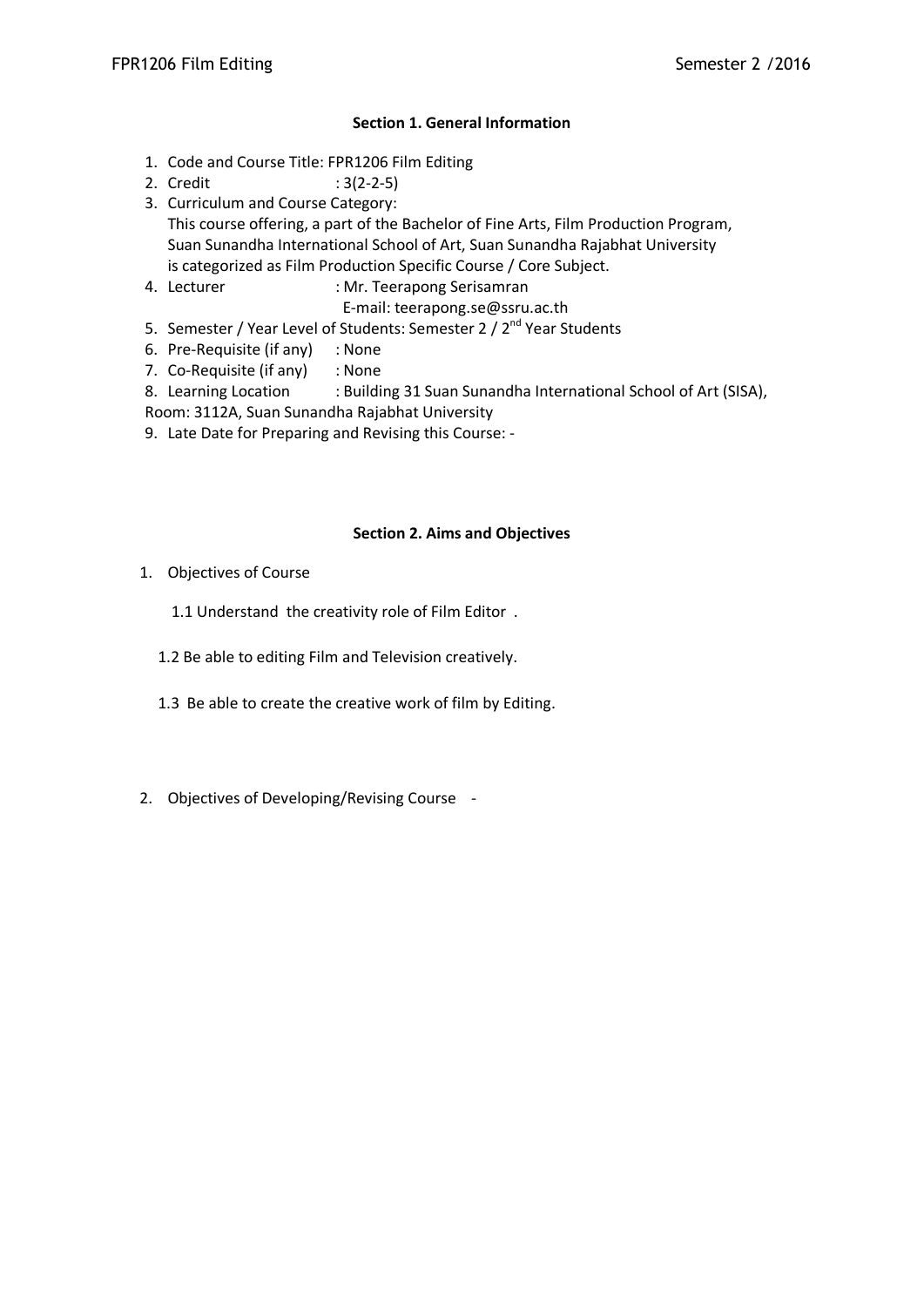## **Section 3. Course Structure**

#### **1. Course Outline**

The course is composed of two parts, theory and practice. For theory, lectures will be given with illustrations from films. For practice, students will be assigned editing exercises throughout the course to ensure that they apply and realise what they have learned in class. Students will present their editing works in critique sessions for feedback and comment by their peers.

#### **2. Time Length per Semester** (Lecture-Hours / Practice-Hours / Self Study-Hours)

| <b>Lecture</b>   | <b>Practice</b>  | <b>Self Study</b> | <b>Addition</b>      |
|------------------|------------------|-------------------|----------------------|
| 2 hours per week | 2 hours per week | 5 hours per week  | upon student request |

#### **3. Time Length per Week for Individual Academic Consulting and Guidance**

a. Lecturer will be available every Friday from 9:00 to 16.00 at

Suan Sunandha School of Art or an appointment can be made upon request.

b. Lecturer can also be reached via e-mail for any short consultations:

teerapong.se@ssru.ac.th

# **Section 4. Developing Students' Learning Outcomes**

| <b>Learning Standard/Outcomes</b>                                                                  | <b>Learning Activities</b>                                                                                                                                                                        | <b>Learning Assessment</b>                                                                                                                                  |  |
|----------------------------------------------------------------------------------------------------|---------------------------------------------------------------------------------------------------------------------------------------------------------------------------------------------------|-------------------------------------------------------------------------------------------------------------------------------------------------------------|--|
|                                                                                                    | 1. Ethics and Morals                                                                                                                                                                              |                                                                                                                                                             |  |
| 1. Honesty<br>2. Integrity<br>3. Responsibility<br>4. Punctuality<br>5. Tolerance<br>6. Confidence | 1. Rules setting such as<br>attending the class on time<br>and regularly<br>2. Group discussion<br>3. Group work<br>4. Responsible for given tasks<br>and be honest in working and<br>examination | 1. Evaluation of on time class<br>attendance<br>2. Evaluation of on time<br>assigned tasks sending<br>3. Evaluation of harmony in<br>students group working |  |
| Knowledge<br>2.                                                                                    |                                                                                                                                                                                                   |                                                                                                                                                             |  |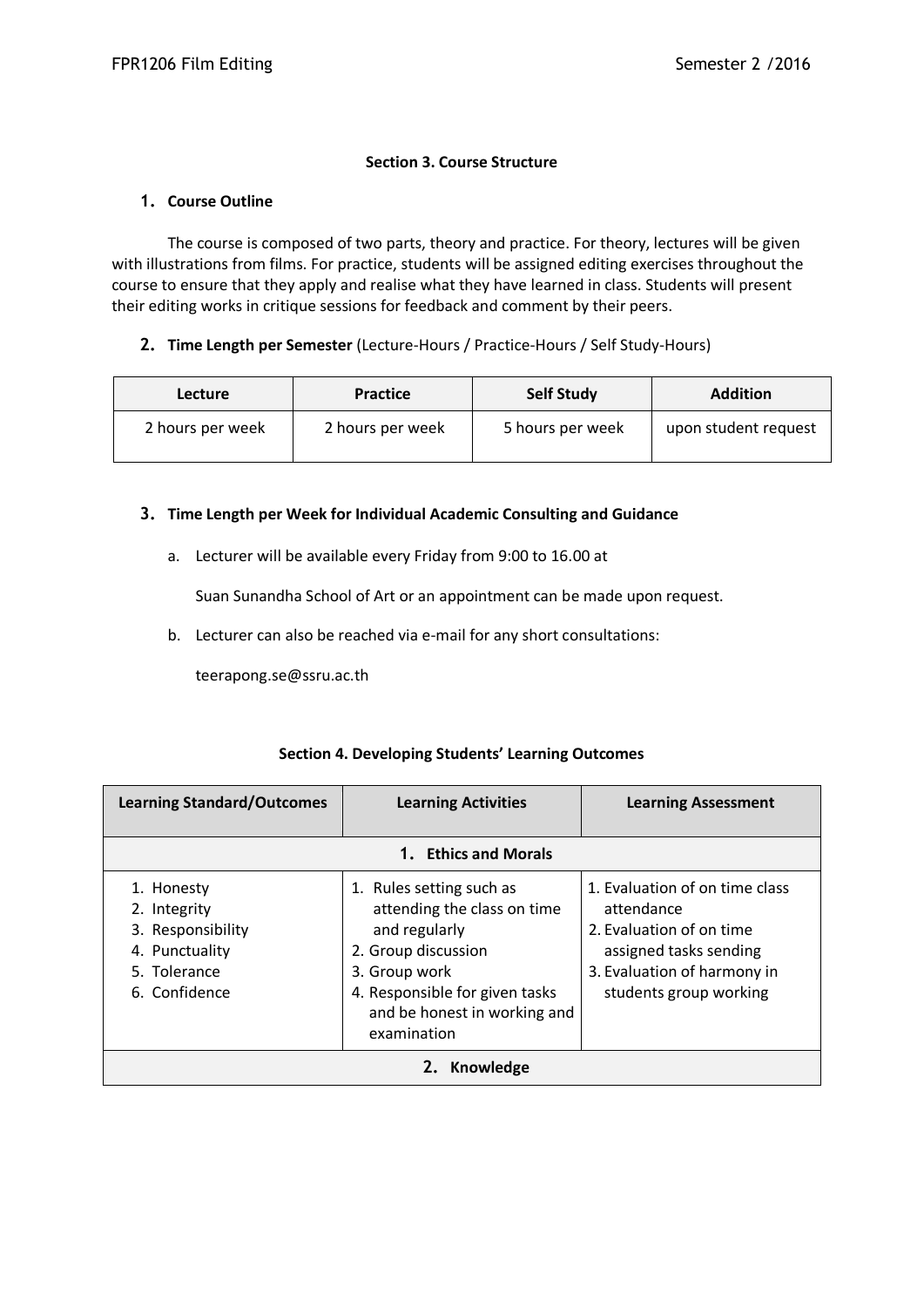| 1. Can apply knowledge in real<br>working time<br>2. Dare to use creativity that's<br>profit for film editing<br>3. Understand in working<br>process rightly in standard<br>4. Good attitude to profession<br>and work based on<br>moralities and ethics of mass<br>communicators | 1. Explain and conclude<br>ideas through teaching<br>documents and<br>presentation by<br>programs of Microsoft<br>PowerPoint, Microsoft<br>Word and Internet<br>2. Single and group<br>assignment and<br>discussion | 1. Evaluation by behaviors,<br>attention and class<br>participation<br>2. Evaluation by single and<br>group working of film<br>editing |
|-----------------------------------------------------------------------------------------------------------------------------------------------------------------------------------------------------------------------------------------------------------------------------------|---------------------------------------------------------------------------------------------------------------------------------------------------------------------------------------------------------------------|----------------------------------------------------------------------------------------------------------------------------------------|
| <b>Learning Standard/Outcomes</b>                                                                                                                                                                                                                                                 | <b>Learning Activities</b>                                                                                                                                                                                          | <b>Learning Assessment</b>                                                                                                             |

|                                                                                                                                                                                                                                                                                                                                                                                                | 3. Cognitive Skills                                                                                                                                                                                                |                                                                                                                                                                                                                                                     |  |  |
|------------------------------------------------------------------------------------------------------------------------------------------------------------------------------------------------------------------------------------------------------------------------------------------------------------------------------------------------------------------------------------------------|--------------------------------------------------------------------------------------------------------------------------------------------------------------------------------------------------------------------|-----------------------------------------------------------------------------------------------------------------------------------------------------------------------------------------------------------------------------------------------------|--|--|
| 1. Can apply theoretical<br>section and practical part<br>to film editing                                                                                                                                                                                                                                                                                                                      | 1. Practice and ideas<br>conclusion by program of<br><b>Microsoft PowerPoint</b><br>2. Assignment of single and<br>group discussion and<br>report                                                                  | 1. Evaluation by behaviors,<br>attention and class<br>participation<br>2. Evaluation by group<br>discussion<br>3. Evaluation by class practice<br>4. Evaluation by students'<br>ideas conclusion, analysis<br>including with in class<br>evaluation |  |  |
|                                                                                                                                                                                                                                                                                                                                                                                                | 4. Interpersonal Skills and Responsibilities                                                                                                                                                                       |                                                                                                                                                                                                                                                     |  |  |
| 1. Relevant interpersonal<br>skill and classmate<br>2. Skill of creation and<br>maintenance of<br>interpersonal relationship<br>with colleagues and gain<br>and loss people<br>3. Professional practice with<br>self-responsibility and<br>public responsibility<br>based on moralities and<br>ethics of mass<br>communicators<br>4. Being leader and follower<br>while working<br>development | 1. Explain and conclude<br>ideas through teaching<br>documents and<br>presentation by programs<br>of Microsoft PowerPoint,<br>Microsoft Word and<br>Internet<br>2. Group works assignment<br>3. Group presentation | 1. Evaluation by behaviors,<br>attention and class<br>participation<br>2. Evaluation by group works<br>3. Evaluation by in class<br>practice                                                                                                        |  |  |
|                                                                                                                                                                                                                                                                                                                                                                                                | 5. Numerical Analysis, Communication and Information Technology Skills                                                                                                                                             |                                                                                                                                                                                                                                                     |  |  |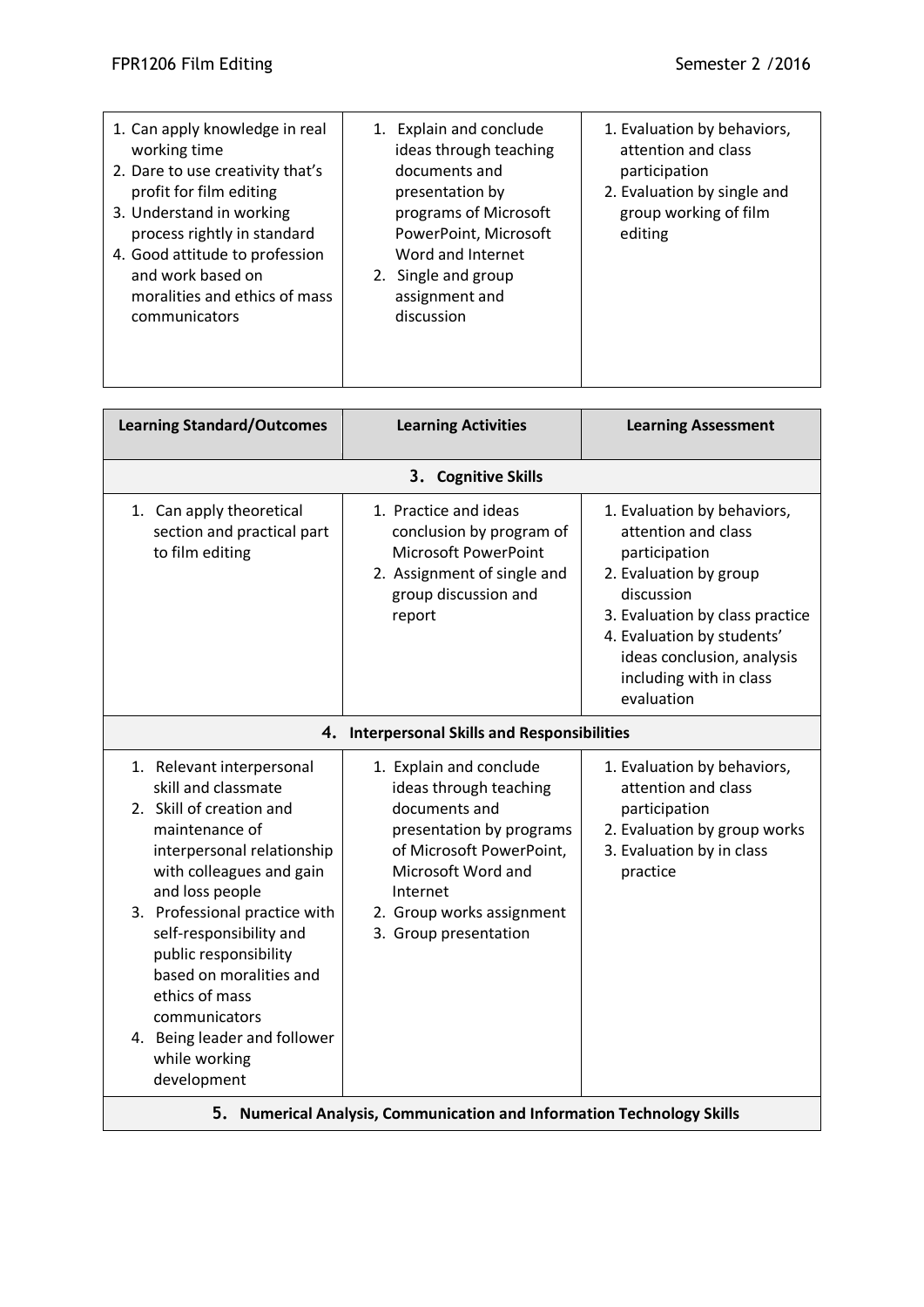| 1. Effective communication<br>skill which are listening,<br>speaking, reading and<br>writing skills<br>2. Information technology<br>and new media usage<br>skills to support film<br>production such as<br>information searching via<br>internet and uploading<br>finished work via<br>voutube. | 1. Communicative<br>technology usage<br>practice such as<br>assignment sending via e-<br>mail and creation of<br>forum for ideas sharing<br>2. In class discussion or<br>playing of case studies<br>games<br>3. Report presentation skill<br>by using proper forms,<br>tools and technology | 1. Evaluation by behaviors,<br>attention and class<br>participation<br>2. Evaluation by group<br>discussion and<br>presentation<br>3. Evaluation by in class<br>practice |
|-------------------------------------------------------------------------------------------------------------------------------------------------------------------------------------------------------------------------------------------------------------------------------------------------|---------------------------------------------------------------------------------------------------------------------------------------------------------------------------------------------------------------------------------------------------------------------------------------------|--------------------------------------------------------------------------------------------------------------------------------------------------------------------------|
|-------------------------------------------------------------------------------------------------------------------------------------------------------------------------------------------------------------------------------------------------------------------------------------------------|---------------------------------------------------------------------------------------------------------------------------------------------------------------------------------------------------------------------------------------------------------------------------------------------|--------------------------------------------------------------------------------------------------------------------------------------------------------------------------|

### **Section 5. Lesson Plan and Assessment**

# **1. Lesson Plan**

| <b>Week</b>    | <b>Topic and Detail</b>                                | <b>Hours</b> | <b>Activity and Media</b> | Lecturer                    |
|----------------|--------------------------------------------------------|--------------|---------------------------|-----------------------------|
| $\mathbf 1$    | - Course Orientation<br>- Introduction to Film Editing | 4            | - Workshop                | Mr. Teerapong<br>serisamran |
| $\overline{2}$ | - History of Editing                                   | 4            | - Workshop                | Mr. Teerapong<br>serisamran |
| 3              | - Continuity Editing                                   | 4            | - Workshop                | Mr. Teerapong<br>serisamran |
| $\overline{4}$ | - Soviet Montage                                       | 4            | - Workshop                | Mr. Teerapong<br>serisamran |
| 5              | - French New Wave & Discontinuity<br>Editing           | 4            | - Workshop                | Mr. Teerapong<br>serisamran |
| 6              | - Editing for Television                               | 4            | - Workshop                | Mr. Teerapong<br>serisamran |
| $\overline{7}$ |                                                        |              |                           |                             |
| 8              | <b>Midterm Examination Week</b>                        |              |                           |                             |
| 9              | - Editing the Dialogue                                 | 4            | - Workshop                | Mr. Teerapong<br>serisamran |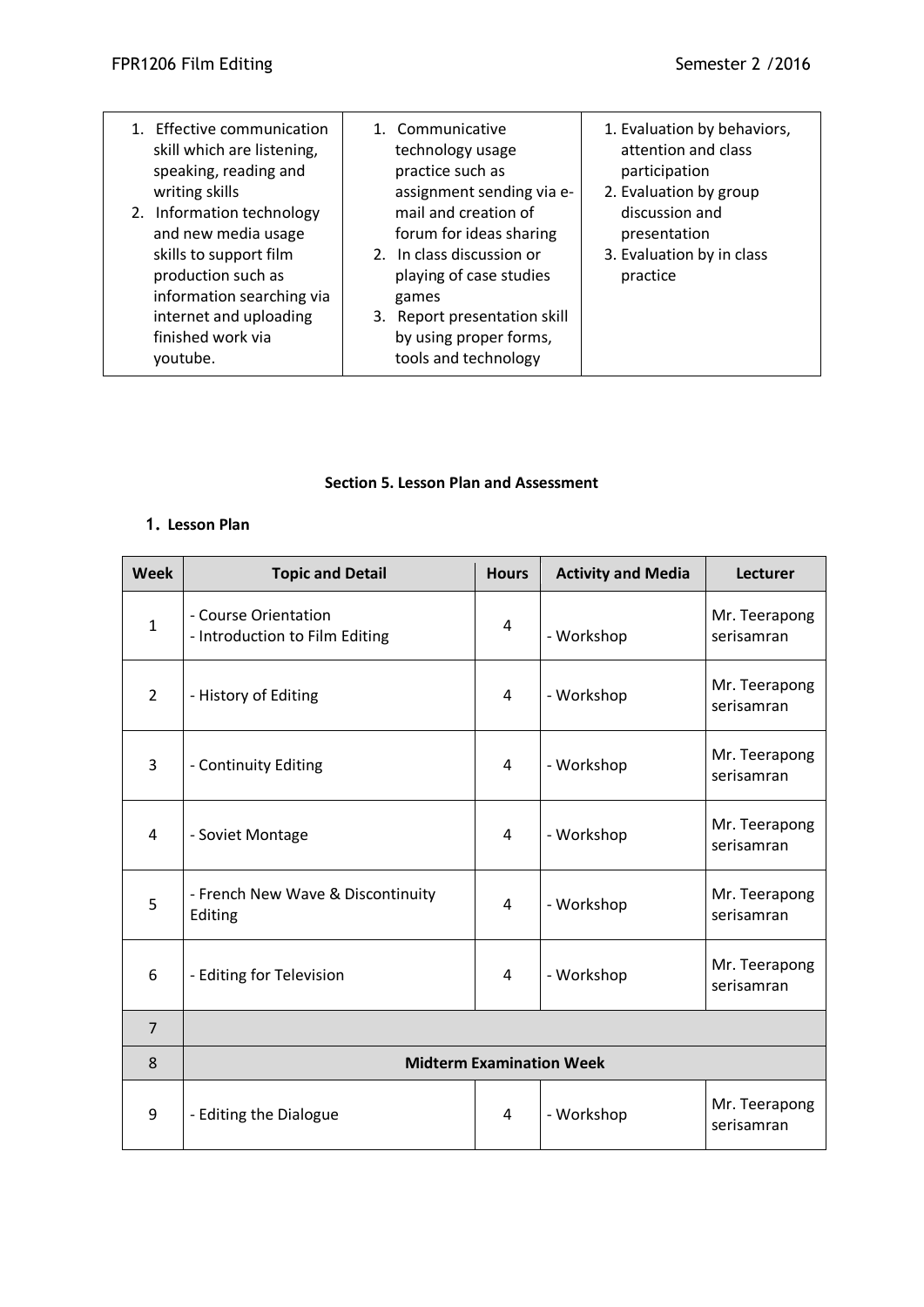| 10 | - Editing for Genres             | 4  | - Workshop                    | Mr. Teerapong<br>serisamran |
|----|----------------------------------|----|-------------------------------|-----------------------------|
| 11 | - Shooting for The Edit          | 4  | - Workshop                    | Mr. Teerapong<br>serisamran |
| 12 | - Music & Sound Editing          | 4  | - Workshop                    | Mr. Teerapong<br>serisamran |
| 13 | - Music Video Editing & Critique | 4  | - Workshop                    | Mr. Teerapong<br>serisamran |
| 14 | - Trailer Editing                | 4  | - Workshop                    | Mr. Teerapong<br>serisamran |
| 15 | - Final project presentation     | 4  | Final project<br>presentation | Mr. Teerapong<br>serisamran |
| 16 |                                  |    |                               |                             |
| 17 | <b>Final Examination Week</b>    |    |                               |                             |
|    | <b>Total Hours</b>               | 52 |                               |                             |

# **2. Learning Assessment Plan**

| <b>Learning Outcomes</b>                                                                           | <b>Assessment Activities</b>                                 | <b>Time Schedule</b> | <b>Proportion of</b><br>Assessment (%) |
|----------------------------------------------------------------------------------------------------|--------------------------------------------------------------|----------------------|----------------------------------------|
| 1. Ethics and Morals                                                                               |                                                              |                      |                                        |
| 1. Honesty<br>2. Integrity<br>3. Responsibility<br>4. Punctuality<br>5. Tolerance<br>6. Confidence | <b>Behaviors and Class</b><br><b>Practical Participation</b> | Every Week           | Class Attendance<br>10%                |
| 2. Knowledge                                                                                       |                                                              |                      |                                        |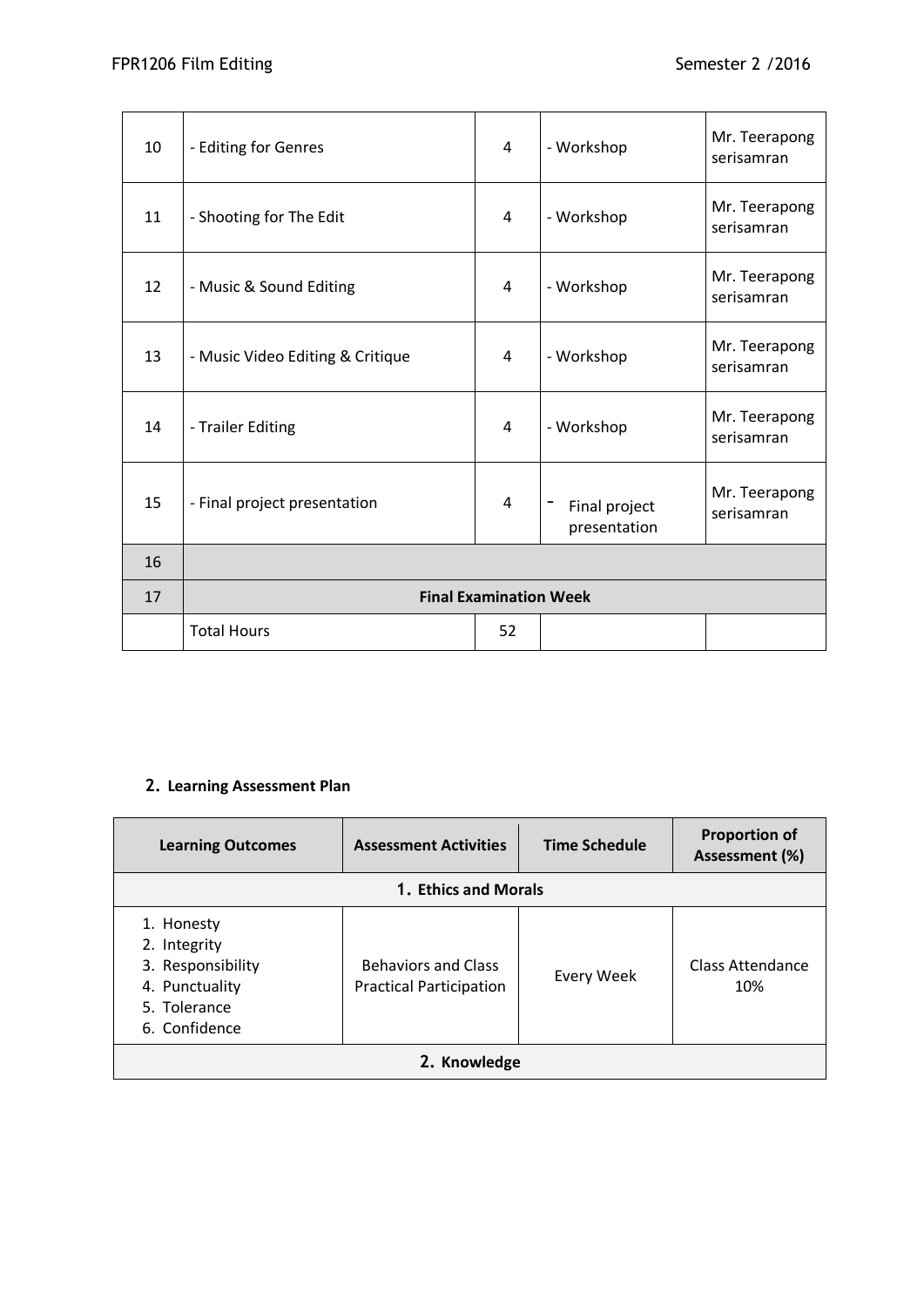| 1. Can apply knowledge in<br>real working time<br>2. Dare to use creativity that's<br>profit for film editing<br>3. Understand in working<br>process rightly in standard<br>4. Good attitude to profession<br>and work based on<br>moralities and ethics of<br>mass communicators                                                                                                                 | Single Assignment and<br><b>Final Project Editing</b> | <b>Week 2-15</b>  | Assignments<br>20%<br>Final project 30%                 |
|---------------------------------------------------------------------------------------------------------------------------------------------------------------------------------------------------------------------------------------------------------------------------------------------------------------------------------------------------------------------------------------------------|-------------------------------------------------------|-------------------|---------------------------------------------------------|
|                                                                                                                                                                                                                                                                                                                                                                                                   | 3. Cognitive Skills                                   |                   |                                                         |
| 1. Can apply theoretical<br>section and practical<br>part to film study and<br>research                                                                                                                                                                                                                                                                                                           | Single Assignment and<br><b>Group Assignment</b>      | <b>Week 2-14</b>  | Single and Group<br>assignment 15%                      |
|                                                                                                                                                                                                                                                                                                                                                                                                   | 4. Interpersonal Skills and Responsibilities          |                   |                                                         |
| 1. Relevant interpersonal<br>skill and classmate<br>2. Skill of creation and<br>maintenance of<br>interpersonal<br>relationship with<br>colleagues and gain and<br>loss people<br>3. Professional practice<br>with self-responsibility<br>and public responsibility<br>based on moralities and<br>ethics of mass<br>communicators<br>4. Being leader and<br>follower while working<br>development | Class Participation &<br><b>Group Assignment</b>      | <b>Every Week</b> | <b>Class Participation</b><br>& Group<br>Assignment 10% |

| <b>Learning Outcomes</b>                                               | <b>Assessment Activities</b> | <b>Time Schedule</b> | <b>Proportion of</b><br>Assessment (%) |
|------------------------------------------------------------------------|------------------------------|----------------------|----------------------------------------|
| 5. Numerical Analysis, Communication and Information Technology Skills |                              |                      |                                        |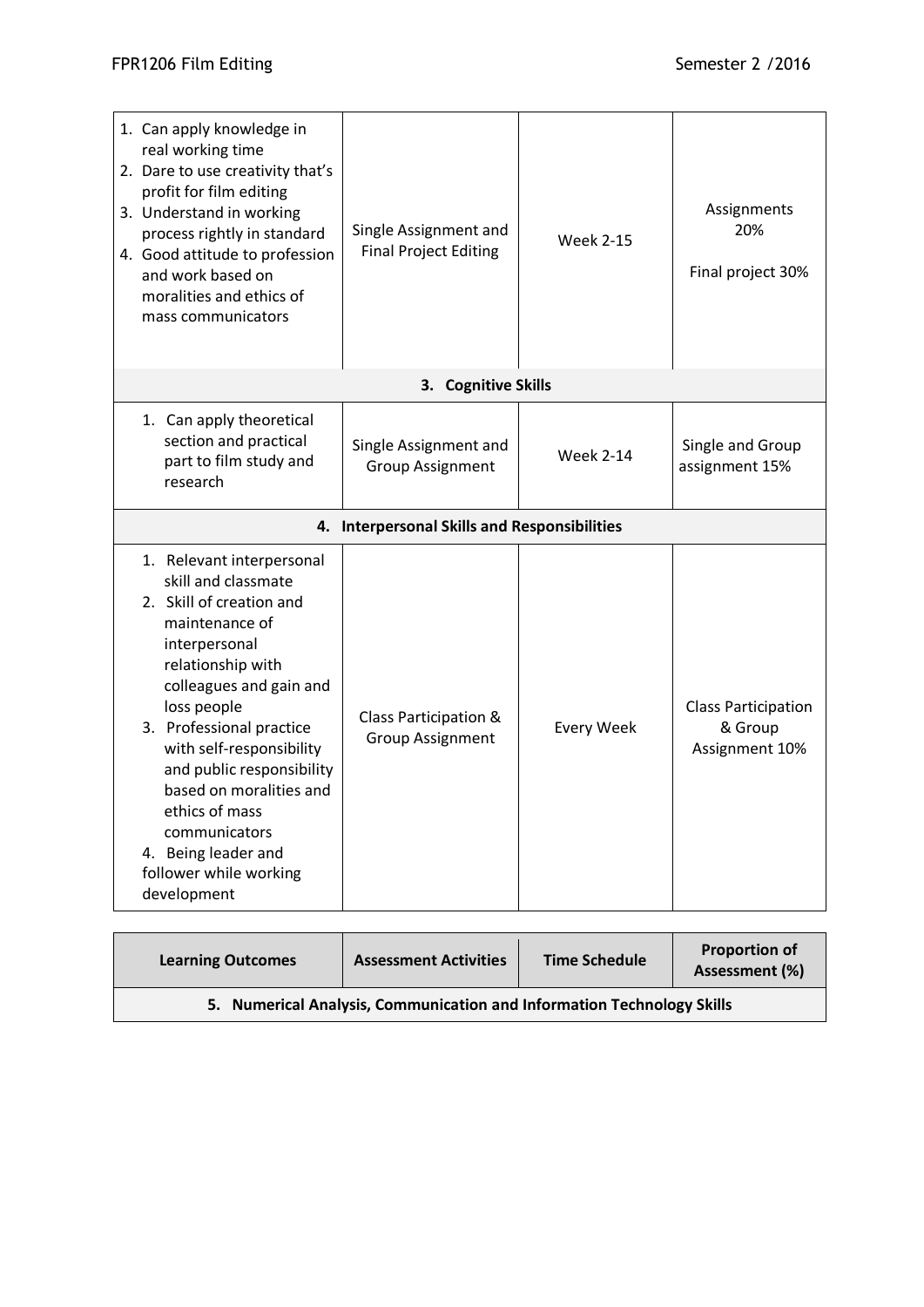| Effective<br>communication skill<br>which are listening,<br>speaking, reading and<br>writing skills<br>2. Information technology<br>and new media usage<br>skills to support film study<br>and research such as<br>information searching via<br>internet | Single Assignment and<br>Analysis | <b>Week 2-15</b> | Single Assignment<br>15% |
|----------------------------------------------------------------------------------------------------------------------------------------------------------------------------------------------------------------------------------------------------------|-----------------------------------|------------------|--------------------------|
|----------------------------------------------------------------------------------------------------------------------------------------------------------------------------------------------------------------------------------------------------------|-----------------------------------|------------------|--------------------------|

## **Section 6. Learning and Teaching Resources**

# **1. Major books and documents**

Walter Murch. **In the Blink of an Eye: A Perspective on Film Editing, 2nd edition.** Silman-James Press .2001.

Ken Dancyger .**The Technique of Film and Video Editing: History, Theory, and Practice**.Focal Press, 2010

Roy Thompson, Christopher J. Bowen .**Grammar of the Edit** .Focal Press, 2013.

# **2. Important document and information**

David Bordwell and Kristin Thompson . **Film Art: An Introduction,11th edition .** McGraw-Hill Education.2016.

Bobbie O'Steen.**The Invisible Cut: How Editors Make Movie Magic.** Michael Wiese Productions.2009.

Gael Chandler .**Cut By Cut: Editing Your Film or Video, 2nd edition.** Michael Wiese Productions.2012.

Gael Chandler .**Film Editing: Great Cuts Every Filmmaker Should Know.**Michael Wiese Productions.2009.

Edward Dmytrk .**On Film Editing.**Focal Press.1984.

Gabriella Oldham .**First Cut: Conversations with Film Editors.**University of California Press. 1992.

#### **3. Suggested document and information**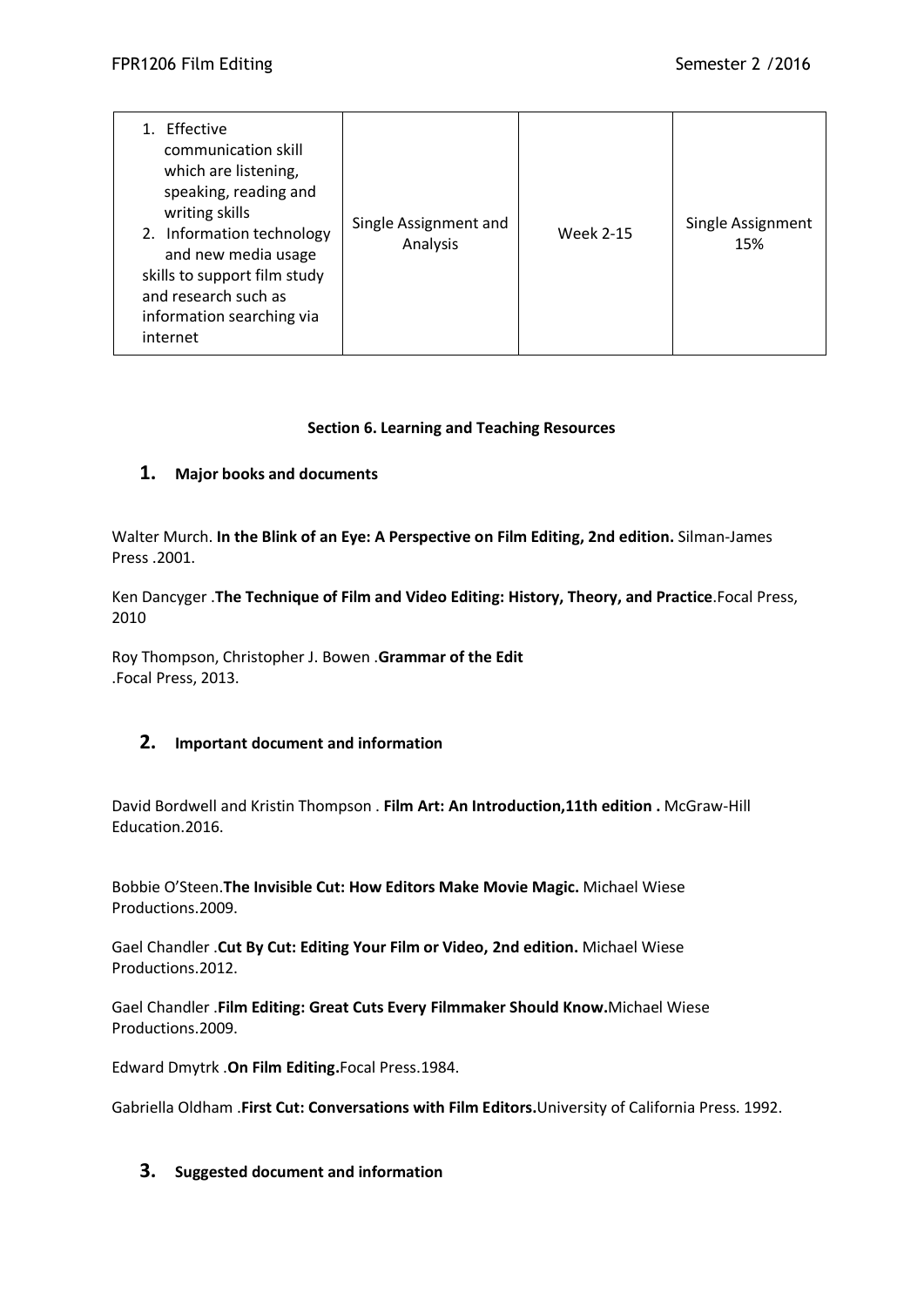-

#### **Section 7. Course Evaluation and Improvement**

## **1. Strategies for Course Evaluation by Students**

1.1 Explain to students to understand significance of subject development and students' roles in subject effectiveness evaluation as gain and loss people of program management 1.2 Support subject effectiveness evaluation by students before and after studying 1.3 Create opinion sharing atmosphere about subject effectiveness between lecturer and students while studying

# **2. Strategies for Course Evaluation by Lecturer**

2.1 Evaluation majorly based on students' participation such as students' behaviors and participation consideration

2.2 Evaluation by lecturer's point of view such as teaching potential according to set teaching plan evaluation and teaching atmosphere consideration

2.3 Evaluation by students' scores

2.4 Evaluation of teaching by faculty's academic section

# **3. Teaching Revision**

-

-

#### **4. Feedback for Achievement Standards**

4.1 Students' outcomes, group works' quality and single assignment the whole semester harmony consideration

4.2 Proper teaching management plan evaluation, teaching activities creation, giving assignments, evaluation and score assessment with subject description and program objectives

4.3 Cooperation with the next subject lecturer for previous subject evaluation

# **5. Methodology and Planning for Course Review and Improvement**

| Score (%) | Grade | <b>Meaning</b>     | Value |
|-----------|-------|--------------------|-------|
| 86-100    | A     | Exceptional        | 4.00  |
| 82-85     | А-    | Excellent          | 3.75  |
| 78-81     | B+    | Very Good          | 3.50  |
| 74-77     | B     | Good               | 3.00  |
| 70-73     | B-    | <b>Fairly Good</b> | 2.75  |
| 66-69     | C+    | Satisfactory       | 2.50  |

#### **Section 8. Grading System**